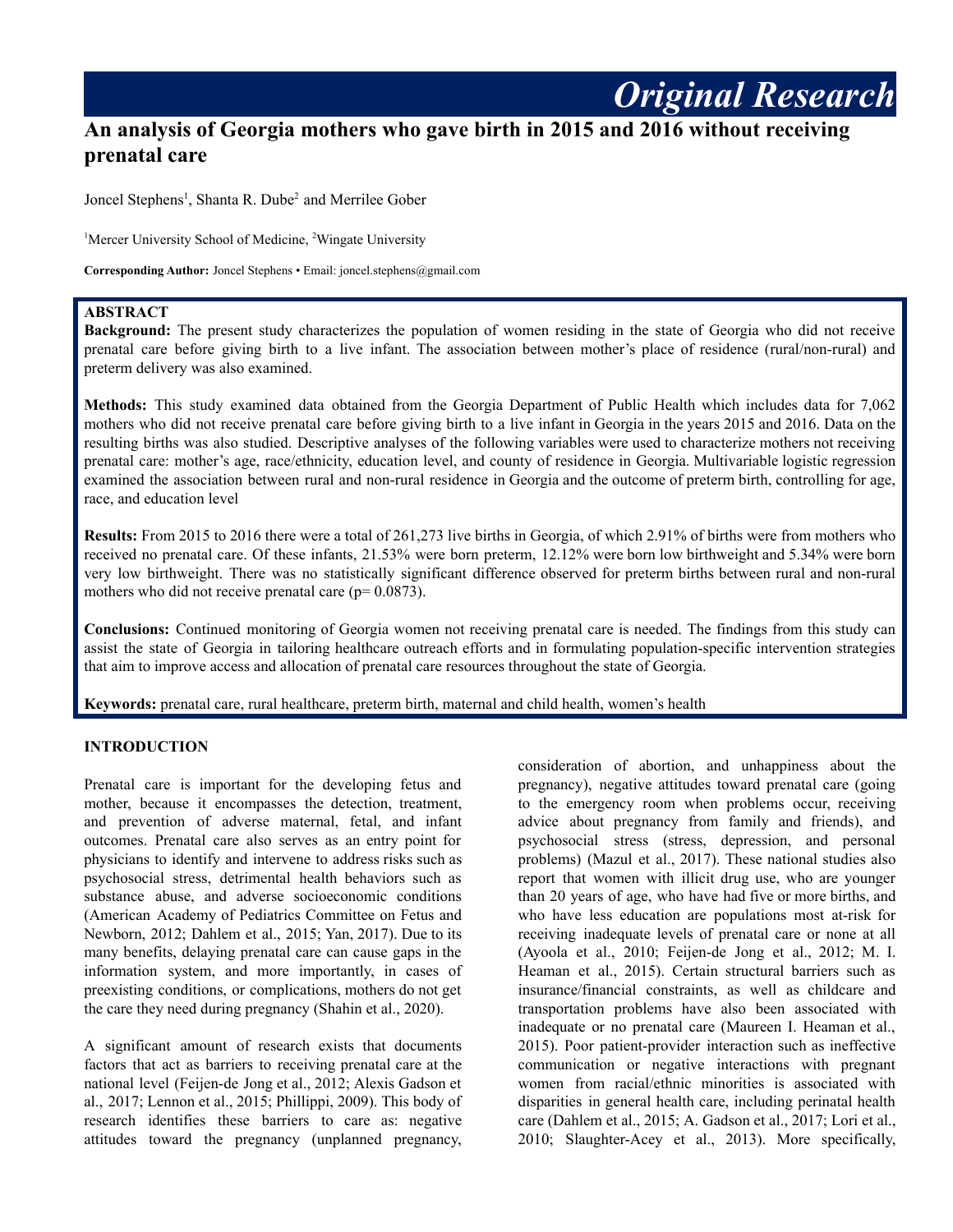research documents that previous negative experiences and mistrust in medical providers that some African American women have experienced can lead to a contentious relationship with the healthcare system and can have a detrimental effect on maternal health outcomes that could have been prevented with adequate prenatal care (Shahin et al., 2020).

Intensive prenatal care research at the state and county levels that details which mothers are less likely to receive prenatal care has the potential to reveal valuable information that could be used to inform county, state, and national efforts. A lack of widespread research in this area and thus lack of targeted health care efforts may contribute to the incidence of poor birth outcomes in maternal and infant mortality that many states see. Because of this possibility, the present study serves to add to such a body of research as an in-depth investigation specific to the lack of prenatal care and their birth outcomes at the state level.

Published studies on prenatal care that have focused on the state of Georgia indicate that a maldistribution of obstetricians exists among the urban and rural areas of Georgia and that within Georgia, even if a woman has better spatial access to prenatal care this is not associated with her having an adequate number of prenatal care visits (Pinto et al., 2016; Yin, 2017). Currently, there is no formal publication of an analysis of the demographics of Georgia women who have given live birth without having received prenatal care. Nor does a published study exist which examines birth outcomes of the infants born to Georgia mothers who had no prenatal care. Therefore, the current study sought to investigate the following research questions: 1) What are the characteristics of women who gave birth to a live infant in Georgia in 2015 and 2016, but did not receive prenatal care? and 2) Is rural residency among women who did not receive prenatal care in Georgia in 2015 and 2016 associated with higher rates of preterm birth? We test the null hypothesis that rates of preterm birth among infants born in 2015 and 2016 to mothers who did not receive prenatal care do not differ between mothers who live in non-rural and rural counties in Georgia.

## **METHODS**

#### **Institutional Review Board Approval**

Georgia State University's Institutional Review Board approved this research (IRB number: H18285) on January 3, 2018.

#### **Participants/Setting**

For the present study, 2015 to 2016 combined data on women who did not receive prenatal care and their infants were obtained from the Georgia Department of Public Health (GADPH), where all vital records (birth and death records) in the state of Georgia are housed. The information a mother provides on a birth worksheet is used to complete and file the official birth certificate of every infant born in

Georgia. All new mothers are asked to complete the birth worksheet before being discharged from the birthing facility and administrative staff may assist the mothers in completing the worksheet. The same worksheet is provided across all birthing facilities in Georgia. In the section of the birth worksheet, Mother Stats II, a mother indicates the date of her first prenatal visit or may select "No Prenatal Care," or "Unknown" (*Out of Institution Birth Packet*, 2021).

The GADPH dataset used for this study contains compiled birth worksheet and birth certificate data on 7,602 live births to women who reported no prenatal care. Data obtained from the GADPH that was derived from each birth worksheet includes: mother's age, race/ethnicity, highest educational level, county of residence, funding source for the medical costs associated with delivery, and number of previous pregnancies (including previous terminations of pregnancy). Data obtained from the GADPH that was derived from each infant's birth certificate includes: birthweight, gestational age at birth, and the mode of delivery. Since the birth worksheet data is used to complete the birth certificate, there is some overlap in the information provided in these two documents (e.g., mother's age and race). For the purposes of this study, the data for each mother comes from the birth worksheet and the data for her infant comes from the birth certificate.

A separate web-based system, the Online Analytical Statistical Information System (OASIS), provides statistics on all live births in Georgia. For this study, data from OASIS was used to present only state-wide data for the following information for live births: mother's age, race, ethnicity, county of residence, and the following state-wide data for their infants: low birthweight (LBW), very low birthweight (VLBW), and premature birth rates.

## **Independent Variables**

*Age*

Mother's age was categorized as less than 19 years old, 20-24 years old, 25-29 years old, 30-34 years old and 35 and older.

#### *Race*

Mother's race was categorized into White, Black or African American, Asian, American Indian/Alaska Native, Native Hawaiian/Pacific Islander, and Multiracial.

*Ethnicity*

Mother's ethnicity was either Hispanic/Latina or non-Hispanic/Latina.

*Education*

Education level was categorized as:  $8<sup>th</sup>$  grade or less;  $9<sup>th</sup>$  to 12<sup>th</sup> grade, no degree; High school diploma or General Education Degree (GED); Some college, no degree; Associate degree; Bachelor's degree; Master's degree; and Doctoral degree.

#### *Residence*

Mother's residence county was indicated by her reported ZIP code. The designation of rural (less than 35,000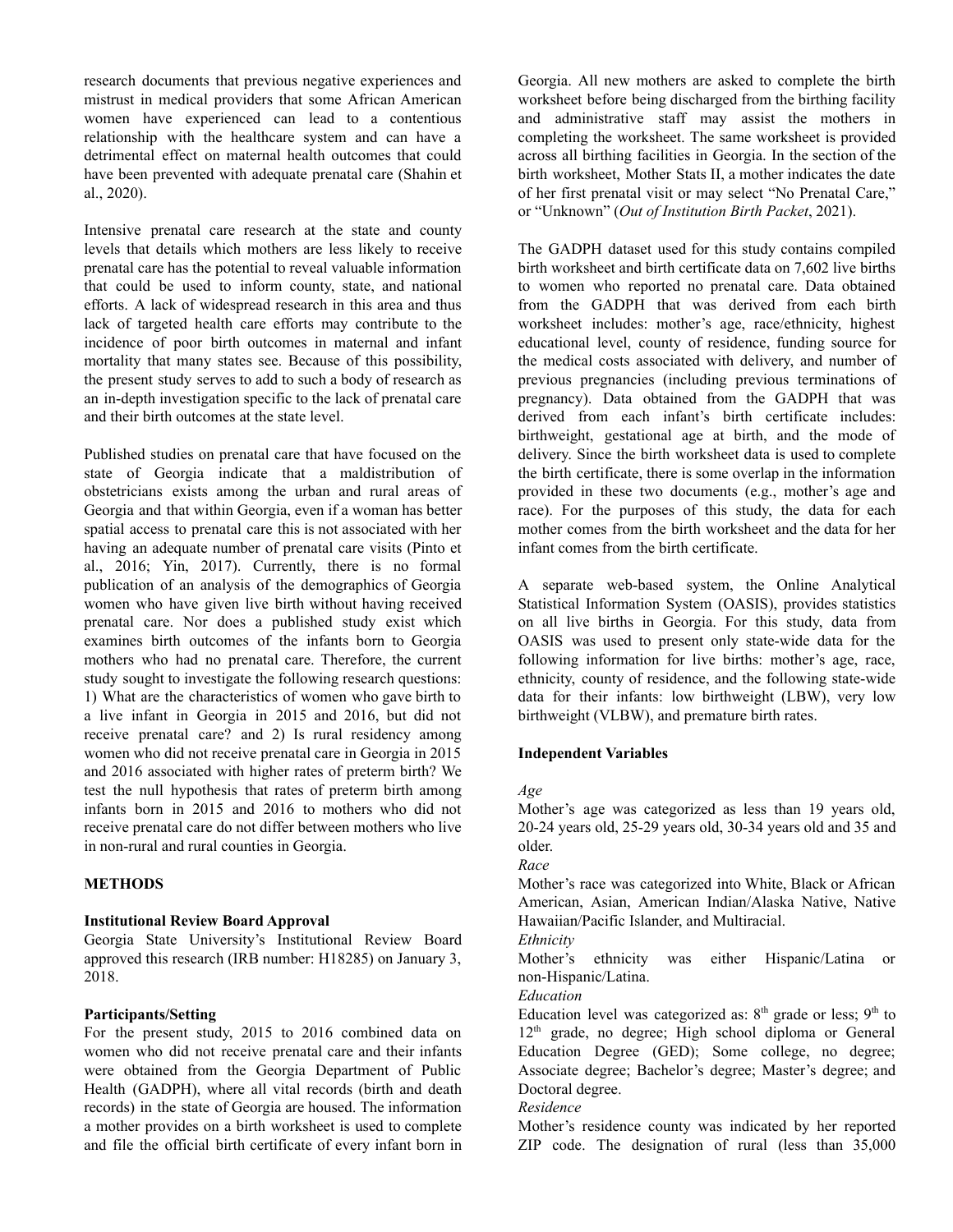residents) and non-rural counties (more than 35,000 residents) in Georgia replicates that of the OASIS database. *Gravida*

The gravida variable is the mother's number of previous pregnancies (including the infant used in the present study). For this study, gravida is based on the mother's self-report on the birth worksheet of previous pregnancies, including any previous terminations or losses of pregnancy.

OASIS data was used to provide a state-level perspective of birth data in Georgia based on the variables of mother's age, race, ethnicity, and county of residence in Georgia.

## **Dependent Variables**

#### *Premature birth*

Premature birth was determined using the infant's recorded weeks of gestation. For this study, births that occurred before 37 weeks gestation are classified as a preterm birth . Gestational age data is reported on the infant's birth certificate and for mothers with no prenatal care, it is based on the mother's self-report of her last menstrual period (LMP) and/or physical assessment of the infant by a clinician at birth (Committee on Obstetric Practice et al., 2017).

## *Birthweight*

In this study, a low birthweight (LBW) infant is defined as the infant weighing less than 2,500 grams at birth and a very low birthweight (VLBW) infant is defined as the infant weighing less than 1,500 grams at birth (Cutland et al., 2017).

## *Method/route of delivery*

The routes of delivery were vaginal or Cesarean. Some vaginal birth methods reported were spontaneous or assisted with the use of forceps or vacuum.

## **Other Variables**

#### *Funding source for delivery*

The funding source for delivery includes the insurance coverage type or payment method the mother reports using to cover the costs associated with delivering her infant.

#### **Statistical Analyses**

All statistical analyses were conducted in SAS (9.4). Descriptive statistics, more specifically prevalence and rates, were generated to assess the characteristics of women who gave live birth but received no prenatal care. Odds ratios were calculated to measure the association between rural residence and the outcome of preterm birth while controlling for confounding factors that were identified through bivariate analyses and confounders previously documented in prenatal care literature. The reference group used in the calculation of odds ratios were mothers who reside in non-rural ZIP codes in the state of Georgia. Statistical significance was tested at p=0.05.

#### **RESULTS**

From 2015 to 2016 there were a total of 261,273 live births in Georgia, of which 2.91% were from mothers who received no prenatal care. Of these infants, 21.53% were born preterm, 12.12% were LBW and 5.34% were VLBW. Table 1 lists the descriptive statistics for the independent, dependent, and control variables among the study population of no prenatal care mothers, and these variables among the population of all mothers in Georgia. Table 2 lists the descriptive statistics of the birth outcomes of preterm birth, LBW, and VLBW for the infants born to no prenatal care mothers. Table 3 presents 2015 to 2016 birth outcome data for overall Georgia births. Table 4 presents the unadjusted and adjusted odds ratio estimates for the bivariate and multivariate analyses of residence (rural vs. non-rural) and the outcome of preterm birth.

Table 1 shows that in 2015 and 2016 African American women had the highest percentage of births in the no prenatal care population at  $46.37\%$   $(45.24 - 47.50)$  while representing 34.48% of the overall births in Georgia within that time frame. Hispanic or Latina mothers comprised  $23.06\%$  (22.12 – 24.02) of the no prenatal care population while representing 13.66% in the overall Georgia births. The education level of most mothers in the no prenatal care population, at  $35.20\%$   $(34.13 - 36.29)$ , were those who obtained their high school diploma or GED. Medicaid was identified as the payment source for the hospital expenses for 59.91%  $(58.79 - 61.01)$  of the mothers who did not receive prenatal care. For mode of delivery, 28.27% (27.26 – 29.30) of the no prenatal care mothers had a Cesarean birth.

Table 2 contains the within-group percentages (commonly called row percentages) of the mothers who did not receive prenatal care as it relates to the birth outcomes of preterm birth, LBW, and VLBW infants. Percentages across rows do not equal 100% because these values represent the prevalence of a birth outcome within a certain group (see Footnote of Table 2 for further explanation). Mothers in the 19 years and younger age group had the highest percentages of their births preterm at  $24.19\%$  (21.60 – 26.78). These mothers also had the highest percentages of the birth outcomes of LBW at 13.8% (11.61 – 14.60) and VLBW at 6.19% (4.73 – 7.65). For race, African American mothers had more than double the number of preterm births 26.92% (25.46 – 28.39) than Asian mothers who had the lowest percentage of preterm births at  $7.41\%$  (4.77 – 10.05). Among births to African American mothers, these births have the highest proportion of LBW infants at 15.89%  $(14.68 - 17.09)$  and VLBW infants at 8.06%  $(7.16 - 8.96)$ compared to other races of mothers. For education, mothers whose highest education level was  $9<sup>th</sup>$  to  $12<sup>th</sup>$  grade with no high school degree had the highest percentage of LBW infants at 24.94% (22.82 – 27.05). VLBW infants were highest in the high school diploma/GED education level category of mothers.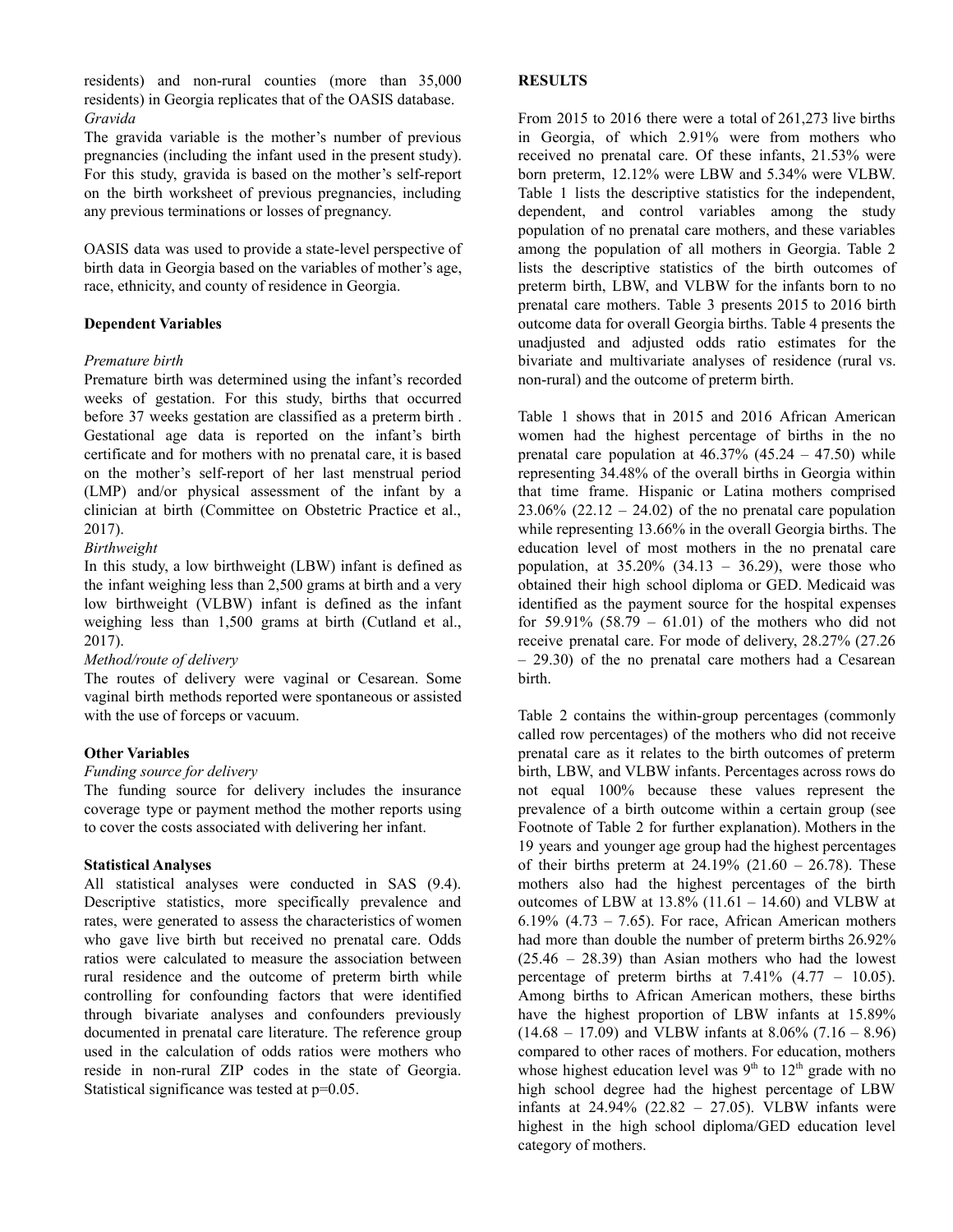Blue Cross Blue Shield, a commercial insurance company, was the payment method used for  $48\%$  (28.42 – 67.58) of preterm births. Blue Cross Blue Shield was also the payment method used for the highest proportion of LBW and VLBW infants. Most preterm infants born to no prenatal care mothers were delivered vaginally (a combined percentage of 55.99%). All gravida values show similar rates of preterm birth with mothers having 6 or more reported pregnancies or terminations having the highest percentage of preterm births at  $26.81\%$  ( $23.72 - 29.91$ ). In the no prenatal care population,  $23.86\%$  ( $21.04 - 26.68$ ) of the births to non-rural mothers were preterm births and  $21.53\%$   $(20.25 - 22.21)$  of the births to rural mothers were preterm.

Table 1

Sociodemographic variables of mothers in Georgia who gave birth to a live infant in and received no prenatal care and those for *all mothers in Georgia, 2015 – 2016.*

|                                  | Variable (% Unknown)<br>No Prenatal Care Mothers, % (CI) |       |
|----------------------------------|----------------------------------------------------------|-------|
| Residence (0%)                   |                                                          |       |
| Non-rural                        | $88.48(87.74 - 89.19)$                                   | 84.61 |
| Rural                            | $11.52(10.81 - 12.26)$                                   | 15.39 |
| Age $(0\%)$                      |                                                          |       |
| $\leq$ 19                        | $13.81(13.04 - 14.61)$                                   | 6.59  |
| $20 - 24$                        | $25.16(24.19 - 26.14)$                                   | 23.65 |
| $25 - 29$                        | $24.59(23.62 - 25.57)$                                   | 29.15 |
| 30-34                            | $19.60(18.71-20.51)$                                     | 25.34 |
| $\geq$ 35                        | $16.84(16.00 - 17.70)$                                   | 15.27 |
| Race (1.76%)                     |                                                          |       |
| White                            | $44.09(42.97 - 45.22)$                                   | 57.06 |
| <b>Black or African American</b> | $46.37(45.24 - 47.50)$                                   | 34.48 |
| Asian                            | $4.97(4.49 - 5.49)$                                      | 4.51  |
| American Indian/Alaska Native    | $0.22(0.13-0.36)$                                        | 0.17  |
| Native Hawaiian/Pacific Islander | $0.58(0.42 - 0.78)$                                      | 0.16  |
| Multiracial                      | $2.00(1.70 - 2.34)$                                      | 2.32  |
| Ethnicity (0.79%)                |                                                          |       |
| Not Hispanic or Latino           | $76.15(75.18 - 77.11)$                                   | 85.03 |
| Hispanic or Latino               | $23.06(22.12-24.02)$                                     | 13.66 |
| Education $(2.87%)$              |                                                          |       |
| 8 <sup>th</sup> grade or less    | $14.04(13.26 - 14.84)$                                   |       |
| $9th$ to $12th$ grade, no degree | $21.10(20.19 - 22.03)$                                   | $***$ |
| High school diploma or GED       | $35.20(34.13 - 36.29)$                                   |       |
| Some college, no degree          | $13.92(13.15 - 14.72)$                                   |       |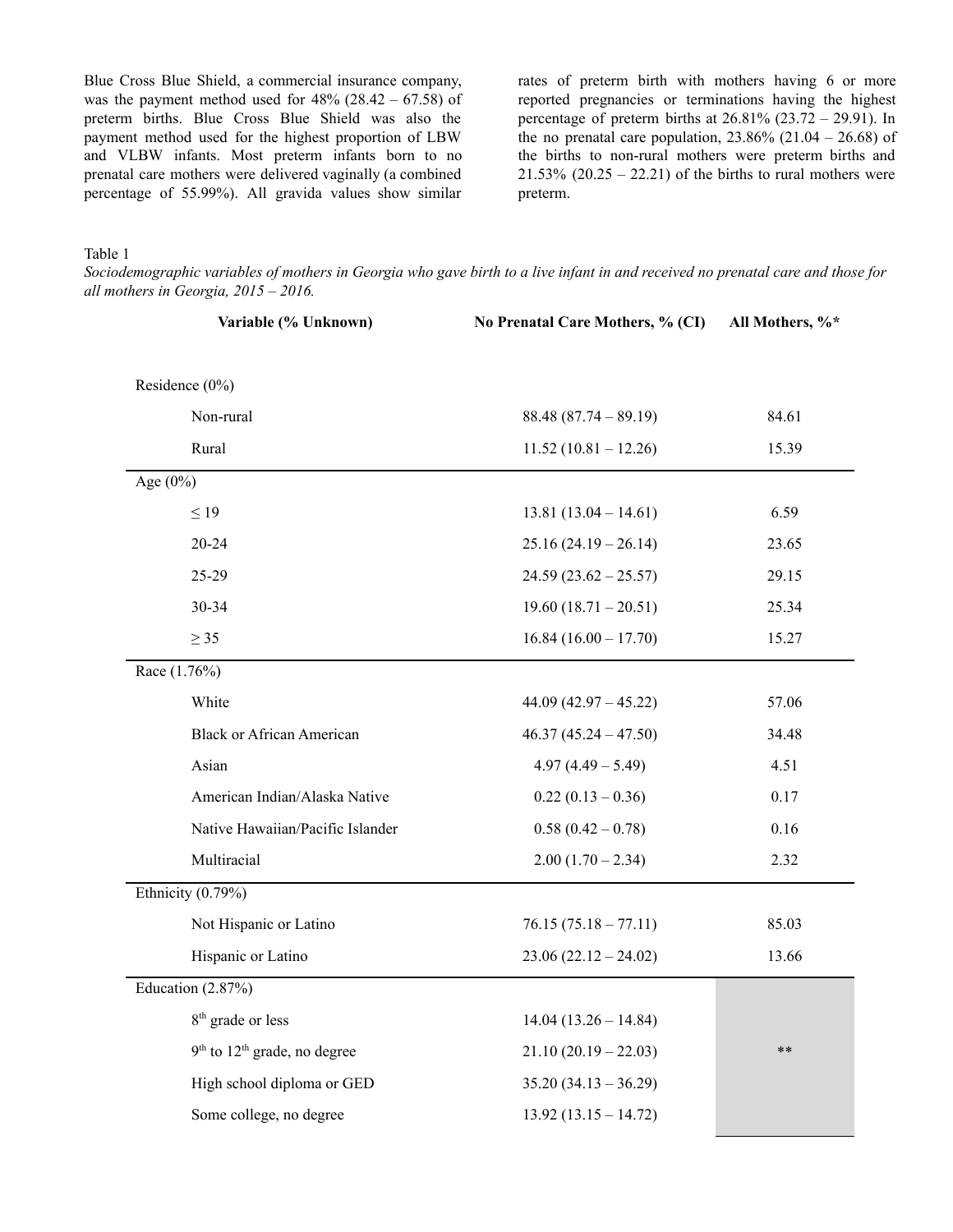| $3.67(3.26 - 4.12)$     |       |
|-------------------------|-------|
| $6.63(6.08 - 7.21)$     |       |
| $1.95(1.65 - 2.28)$     |       |
| $0.63(0.47-0.84)$       |       |
|                         |       |
| $1.01(0.80 - 1.26)$     |       |
| $0.33(0.21-0.49)$       |       |
| $1.46(1.20 - 1.76)$     |       |
| 59.91 $(58.79 - 61.01)$ |       |
| $11.83(11.11 - 12.57)$  | $***$ |
| $0.01(0.00 - 0.07)$     |       |
| $0.51(0.37 - 0.70)$     |       |
| $4.56(4.11 - 5.06)$     |       |
| $19.11(18.23 - 20.02)$  |       |
| $0.41(0.28-0.58)$       |       |
|                         |       |
| $70.02(68.98 - 71.05)$  |       |
| $0.26(0.16-0.41)$       | $***$ |
| $1.25(1.01 - 1.53)$     |       |
| $28.27(27.26 - 29.30)$  |       |
|                         |       |
| $27.43 (26.43 - 28.45)$ |       |
|                         |       |
| $22.05(21.12 - 23.00)$  |       |
| $17.98(17.12 - 18.86)$  | $***$ |
| $12.30(11.57 - 13.06)$  |       |
| $7.39(6.81 - 8.00)$     |       |
|                         |       |

*Note:* \*No confidence intervals computed due to lack of data \*\*No data available in OASIS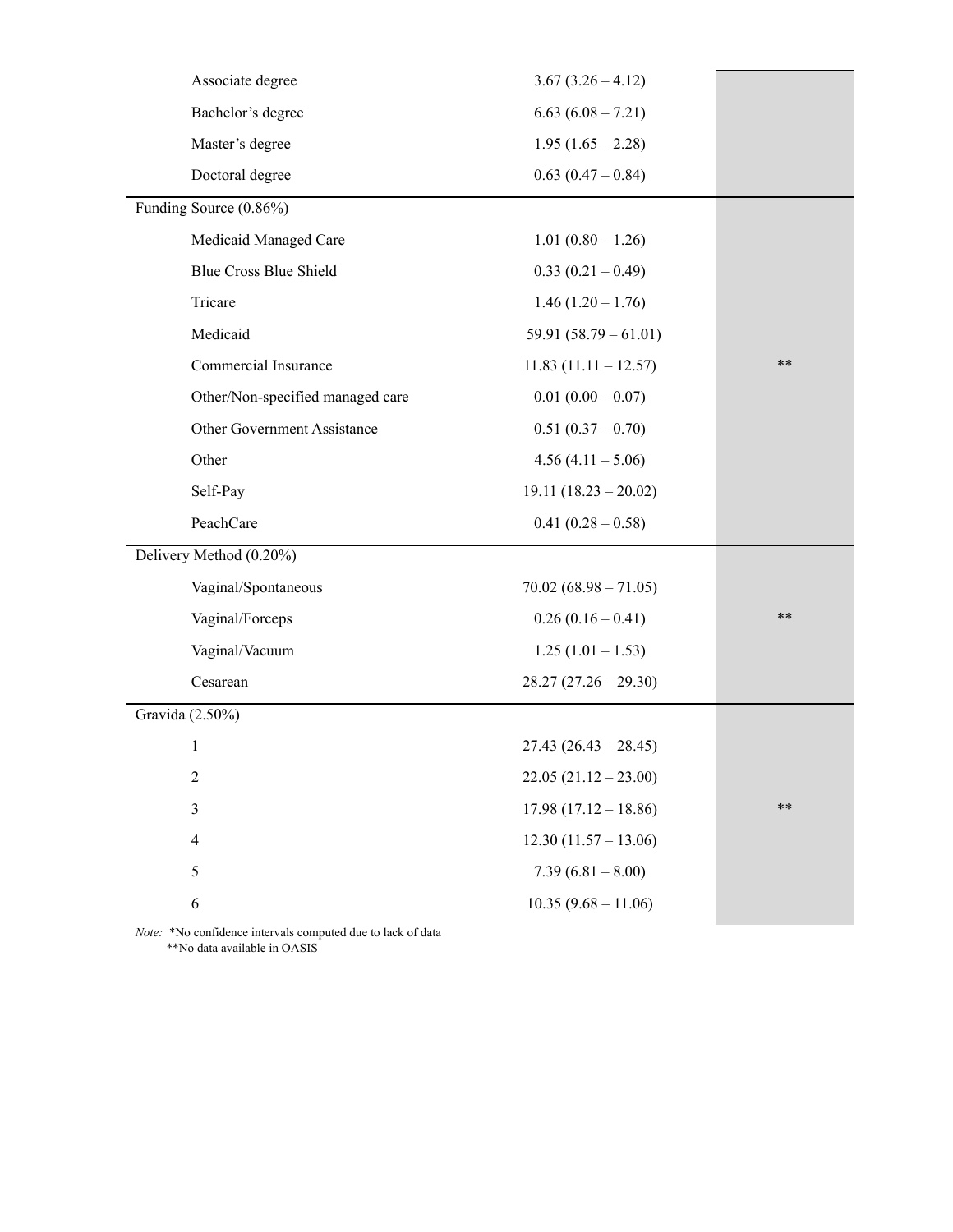## Table 2

Birth outcomes of preterm birth, low birthweight, and very low birthweight infants born in 2015 and 2016 among mothers who *did not receive prenatal care stratified by sociodemographic variables. Row percentages are presented*

#### **Birth outcome**

|           | Variable name                    |                                   |                        |                          |
|-----------|----------------------------------|-----------------------------------|------------------------|--------------------------|
|           |                                  | Preterm Birth* (%)                | Low Birthweight (%)    | Very low Birthweight (%) |
| Residence |                                  |                                   |                        |                          |
|           | Non-Rural                        | $21.23(20.25 - 22.21)$            | $12.79(10.57 - 15.00)$ | $6.39(4.77 - 8.01)$      |
|           | Rural                            | $23.86(21.04 - 26.68)$            | $12.03(11.25 - 12.81)$ | $5.20(4.67 - 5.73)$      |
| Age       |                                  |                                   |                        |                          |
|           | $\leq$ 19                        | $24.19(21.60 - 26.78)$            | $13.81(11.72 - 15.90)$ | $6.19(4.73 - 7.65)$      |
|           | $20 - 24$                        | $22.95(21.06 - 24.83)$            | $13.12(11.61 - 14.60)$ | $5.49(4.47 - 6.51)$      |
|           | 25-29                            | $19.05(17.27-20.83)$              | $10.70(9.30 - 12.10)$  | $5.03(4.04-6.02)$        |
|           | 30-34                            | $19.93(17.90 - 21.96)$            | $11.01 (9.42 - 12.60)$ | $4.97(3.86-6.07)$        |
|           | $\geq$ 35                        | $22.73(20.44 - 25.03)$            | $12.58(10.76 - 14.39)$ | $5.31(4.08-6.54)$        |
| Race      |                                  |                                   |                        |                          |
|           | White                            | $17.66(16.37 - 18.95)$            | $9.13(8.15-10.10)$     | $3.07(2.49 - 3.66)$      |
|           | <b>Black or African American</b> | $26.92 (25.46 - 28.39)^{\dagger}$ | $15.89(14.68 - 17.09)$ | $8.06(7.16-8.96)$        |
|           | Asian                            | 7.41 $(4.77 - 10.05)$             | $6.08(3.69 - 8.49)$    | $1.32(0.17 - 2.47)$      |
|           | American Indian/Alaska Native    | $17.65(0.00 - 35.77)$             | $23.53(3.37 - 4.37)$   | $0.00\,$                 |
|           | Native Hawaiian/Pacific Islander | $20.25(8.54 - 32.40)$             | $4.55(0.00 - 10.70)$   | $6.82(0.00 - 14.27)$     |
|           | Multiracial                      | $21.05(14.57 - 27.53)$            | $10.53(5.65 - 15.41)$  | $5.26(1.71 - 8.81)$      |
| Ethnicity |                                  |                                   |                        |                          |
|           | Not Hispanic or Latino           | $23.58(22.49 - 24.67)$            | $13.58(12.70 - 14.46)$ | $6.20(5.58-6.82)$        |
|           | Hispanic or Latino               | $15.06(13.39 - 16.73)$            | $7.47(6.24 - 8.70)$    | $2.57(1.83 - 3.31)$      |
| Education |                                  |                                   |                        |                          |
|           | 8 <sup>th</sup> grade or less    | $13.50(11.45 - 15.55)$            | $6.37(4.91 - 7.84)$    | $2.06(1.21-2.91)$        |
|           | $9th$ to $12th$ grade, no degree | $24.94(22.82 - 27.05)$            | $14.40(12.68 - 16.12)$ | $5.42(4.32 - 6.53)$      |
|           | High school diploma or GED       | $23.77(22.15 - 25.38)$            | $14.05(12.73 - 15.37)$ | $6.35(5.43 - 7.28)$      |
|           | Some college, no degree          | $23.82(21.25 - 26.39)$            | $13.42(11.37 - 15.48)$ | $5.77(4.36 - 7.17)$      |
|           | Associate degree                 | $16.49(12.13 - 20.84)$            | $10.04(6.51 - 13.56)$  | $5.38(2.73 - 8.02)$      |
|           | Bachelor's degree                | $15.08(11.96 - 18.20)$            | $7.14(4.89 - 9.39)$    | $4.96(3.06-6.86)$        |
|           | Master's degree                  | $10.14$ $(5.27 - 15.00)$          | $3.38(0.47 - 6.29)$    | $2.70(0.09 - 5.32)$      |
|           | Doctoral degree                  | $10.42(1.77 - 19.06)$             | $4.17(0.00 - 9.82)$    | $4.17(0.00 - 9.82)$      |
|           | <b>Funding Source</b>            |                                   |                        |                          |
|           | Medicaid Managed Care            | $35.06(24.41 - 45.72)$            | $20.78(11.72 - 29.54)$ | $7.79(1.81 - 13.78)$     |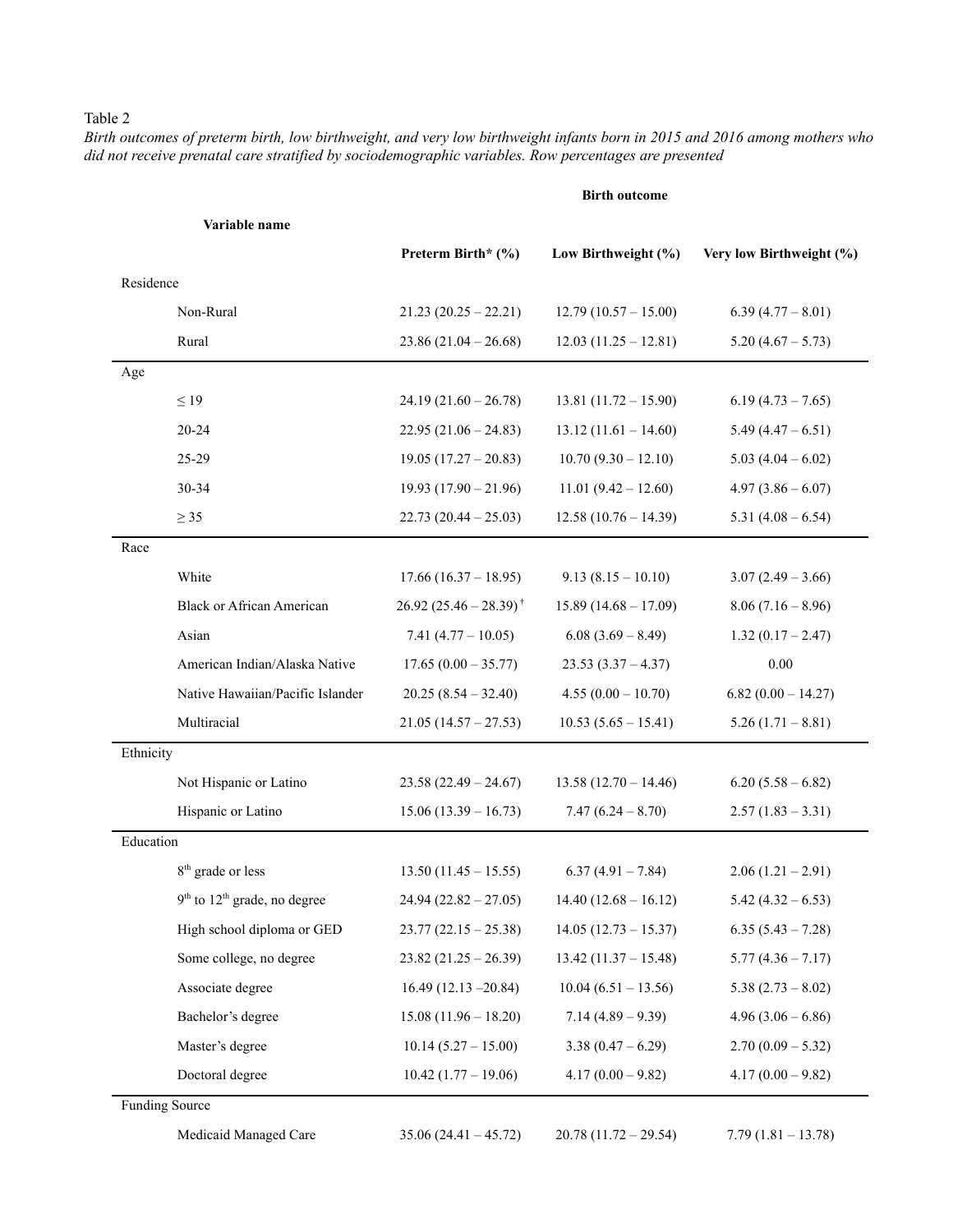|                 | <b>Blue Cross Blue Shield</b>       | $48.00(28.42-67.58)$    | $20.00(4.32 - 3.57)$   | $16.00(1.63 - 30.37)$ |
|-----------------|-------------------------------------|-------------------------|------------------------|-----------------------|
|                 | Tricare                             | $23.42(15.54 - 31.30)$  | $11.71(5.73 - 17.69)$  | $7.21(2.40 - 12.02)$  |
|                 | Medicaid                            | $21.65(20.46 - 22.85)$  | $12.93(11.96 - 13.91)$ | $5.64(4.97-6.31)$     |
|                 | Commercial Insurance                | $17.80(15.30 - 20.30)$  | $9.45(7.54 - 11.37)$   | $4.89(3.48-6.30)$     |
|                 | Other/Non-specified managed<br>care | 100.00                  | 0.00                   | 100.00                |
|                 | Other Government Assistance         | $15.38(4.06-26.71)$     | $5.13(0.00 - 12.05)$   | $5.13(0.00 - 12.05)$  |
|                 | Other                               | $23.92(19.43 - 28.41)$  | $12.39(8.93 - 15.86)$  | $3.17(1.33 - 5.01)$   |
|                 | Self-Pay                            | $21.27(19.16 - 23.37)$  | $10.67(9.08 - 12.25)$  | $4.47(3.41 - 5.54)$   |
|                 | PeachCare                           | $32.26(15.80 - 48.71)$  | $19.35(5.45 - 33.26)$  | $9.68(0.00-20.08)$    |
| Delivery Method |                                     |                         |                        |                       |
|                 | Vaginal/Spontaneous                 | $18.88(17.83 - 19.93)$  | $10.69(9.86 - 11.52)$  | $4.38(3.83 - 4.93)$   |
|                 | Vaginal/Forceps                     | $15.00 (0.00 - 30.65)$  | $5.00(0.06 - 14.55)$   | 0.00                  |
|                 | Vaginal/Vacuum                      | $22.11(13.76 - 30.45)$  | $10.53(4.36 - 16.73)$  | 0.00                  |
|                 | Cesarean                            | $28.11 (26.21 - 30.01)$ | $15.77(14.23 - 17.32)$ | $8.05(6.90-9.20)$     |
| Parity          |                                     |                         |                        |                       |
|                 | $\mathbf{1}$                        | $21.29(19.54 - 23.05)$  | $13.29(11.83 - 14.74)$ | $6.09(5.06 - 7.12)$   |
|                 | $\overline{2}$                      | $19.81(17.90 - 21.72)$  | $10.98(9.48-12.48)$    | $4.89(3.86-5.93)$     |
|                 | 3                                   | $22.09(19.89 - 24.29)$  | $12.73(10.96 - 14.50)$ | $4.83(3.69 - 5.96)$   |
|                 | $\overline{4}$                      | $20.21(17.64 - 22.79)$  | $9.09(7.25 - 10.93)$   | $4.60(3.26-5.94)$     |
|                 | 5                                   | $23.67(20.15-27.18)$    | $11.03(8.44 - 13.62)$  | $6.76(4.69 - 8.84)$   |
|                 | 6 or greater                        | $26.81(23.72-29.91)$    | $16.01(13.45 - 18.57)$ | $5.46(3.88 - 7.05)$   |

*Note:* \*Preterm birth (a birth before 37 weeks gestation) is generally based on ultrasound dating data that is acquired in the first or second trimester of pregnancy. This data is not captured when a mother does not have prenatal care. In those cases, the obstetric age at birth is based on the mother's self-report of her LMP and/or physical assessment of the infant at birth.

† The row percentage value of 26.92 (25.46 – 28.39) is interpreted as among all births to Black/African American mothers in the no prenatal care population, 26.92% of those births were preterm births.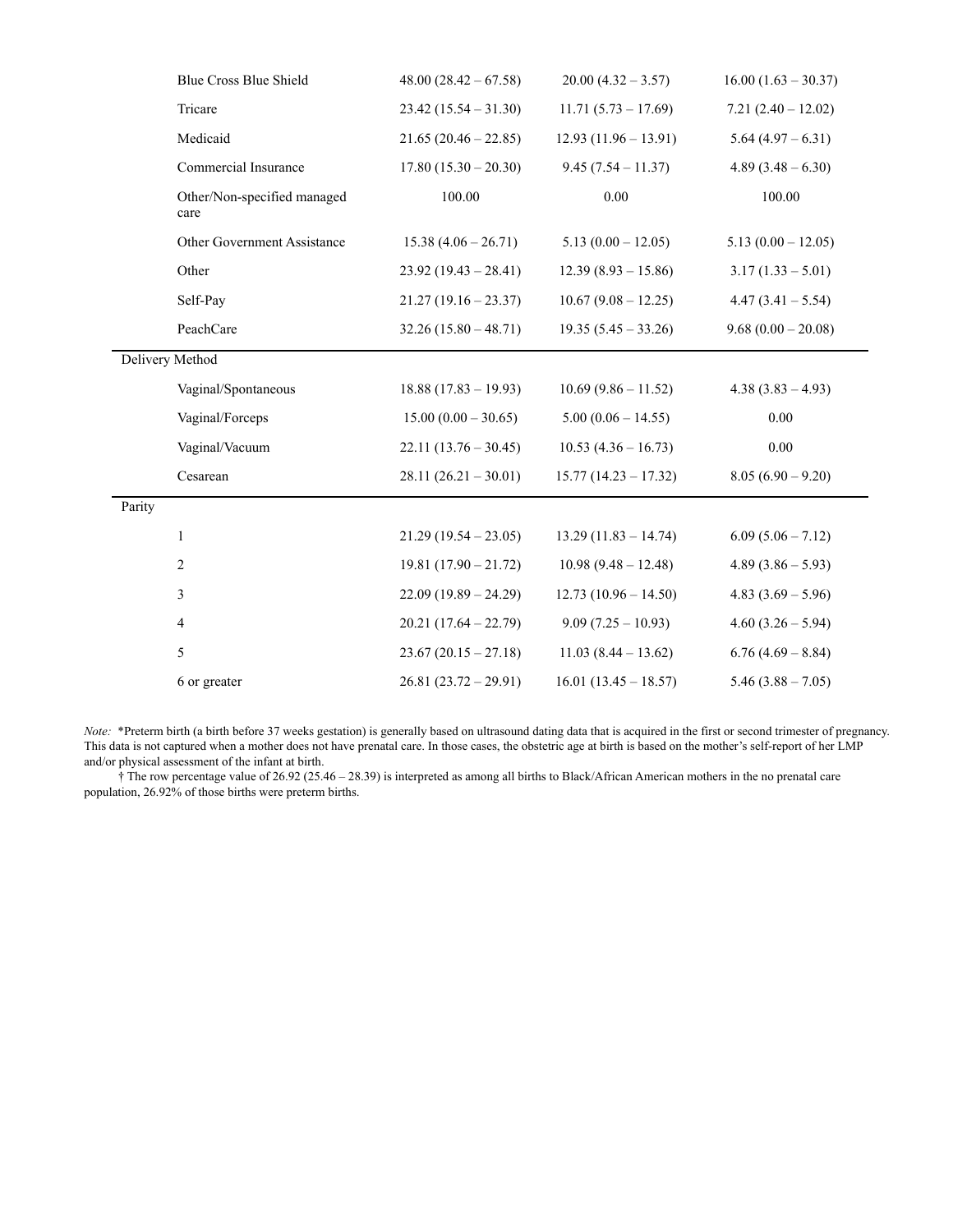#### Table 3

|                      | 2015                               |                               | 2016                               |                                            |  |
|----------------------|------------------------------------|-------------------------------|------------------------------------|--------------------------------------------|--|
| <b>Birth outcome</b> | No prenatal care<br>births $(\% )$ | All Georgia<br>births $(\% )$ | No prenatal care<br>births $(\% )$ | <b>All Georgia births</b><br>$\frac{9}{6}$ |  |
| LBW                  | 11.4                               | 9.0                           | 12.7                               | 9.8                                        |  |
| <b>VLBW</b>          | 5.3                                | 1.8                           | 5.4                                | 1.9                                        |  |
| Preterm              | 21.5                               | 10.8                          | 21.6                               | 11.2                                       |  |
| C-section rate       | 27.6                               | 33.6                          | 28.9                               | 33.8                                       |  |

No prenatal care births and all Georgia births for the years 2015 and 2016 stratified by selected birth outcomes

Table 4

Results of the bivariate and multivariate regression analysis for the association between preterm birth and rural residence,  $2015 -$ *2016*

| Variable                                                | <b>Unadjusted Odds Ratio</b><br><b>Estimate</b><br>$(95\% \text{ CI})$ | p-value | <b>Adjusted Odds</b><br><b>Ratio Estimate</b><br>$(95\% \text{ CI})$ | p-valu<br>e |
|---------------------------------------------------------|------------------------------------------------------------------------|---------|----------------------------------------------------------------------|-------------|
| Preterm birth $(2.75\%)$<br>No preterm birth $(8.77\%)$ | $1.163(0.985 - 1.372)$<br>1.00 Referent                                | 0.0754  | $1.177(0.966 -$<br>1.354)<br>1.00 Referent                           | 0.0564<br>* |

*Note:* \*Adjusted based on bivariate analyses and the presence of confounders in the literature. Preterm birth was adjusted for the following confounders: age, race, and education level. \*Significant relationships at p<0.05 are starred

## **DISCUSSION**

In our study we found that mothers most commonly linked with receiving no prenatal care in Georgia are women aged 20 to 24 years old, of African American/Black race, and with no high school diploma (Feijen-de Jong et al., 2012; A. Gadson et al., 2017). Multivariable regression analysis results in this study are consistent with previous reports that confounding, or outlying factors, exist in the residence and preterm birth relationship where in the present study these include the variables of age, race, and education level (Yin, 2017). The findings also coincide with previous research associating sociodemographic factors such as a mother's age, education level, and race with increased risk of adverse birth outcomes such as preterm birth (Mazul et al., 2017; Yan, 2017). Recalling that these birth outcomes can be monitored and managed on a regular basis with adequate prenatal care, it is likely that the sociodemographic factors leading to adverse birth outcomes also have an effect on the likelihood of receiving adequate prenatal care. This study found that the rate of LBW infants born to African American mothers in Georgia who received no prenatal care are more than four times the overall rate in Georgia. Women of African American race have been highlighted as a specific group with lower rates of utilization of prenatal care, particularly for intensive utilization of care (Alexander et al., 2002; Feijen-de Jong et al., 2012; A. Gadson et al., 2017), which supports the fact that lack of prenatal care can lead to poor birth outcomes.

Thi

s study reveals that the no prenatal care births paid for by Medicaid funding in Georgia does not involve the poorest birth outcomes. The monetary expenditure for infants born with the poor outcomes of either very preterm birth or LBW/VLBW is high. Adequate care of these infants may require a longer hospital stay, the performance of complicated medical procedures, and the extended use of health care resources and staff (Kowlessar et al., 2013), all of which increase medical care costs for either the insurance company or state that provides funding. In this study, more than half of all preterm births to no prenatal care mothers were paid for by Blue Cross Blue Shield of Georgia, a commercial insurance company. The remaining half of no prenatal care mothers used one of the various types of Medicaid coverage, commercial insurance, or government assistance. It has been shown that for low-income women with continuous prenatal coverage, lack of a regular source of care before pregnancy was a significant risk factor for late entry into prenatal care (Braveman et al., 2000). These women could have lacked a regular source of prenatal care due to lack of insurance or being under-insured before giving birth to their infant, but with Emergency Medicaid available, Medicaid was likely to cover the costs of these types of births.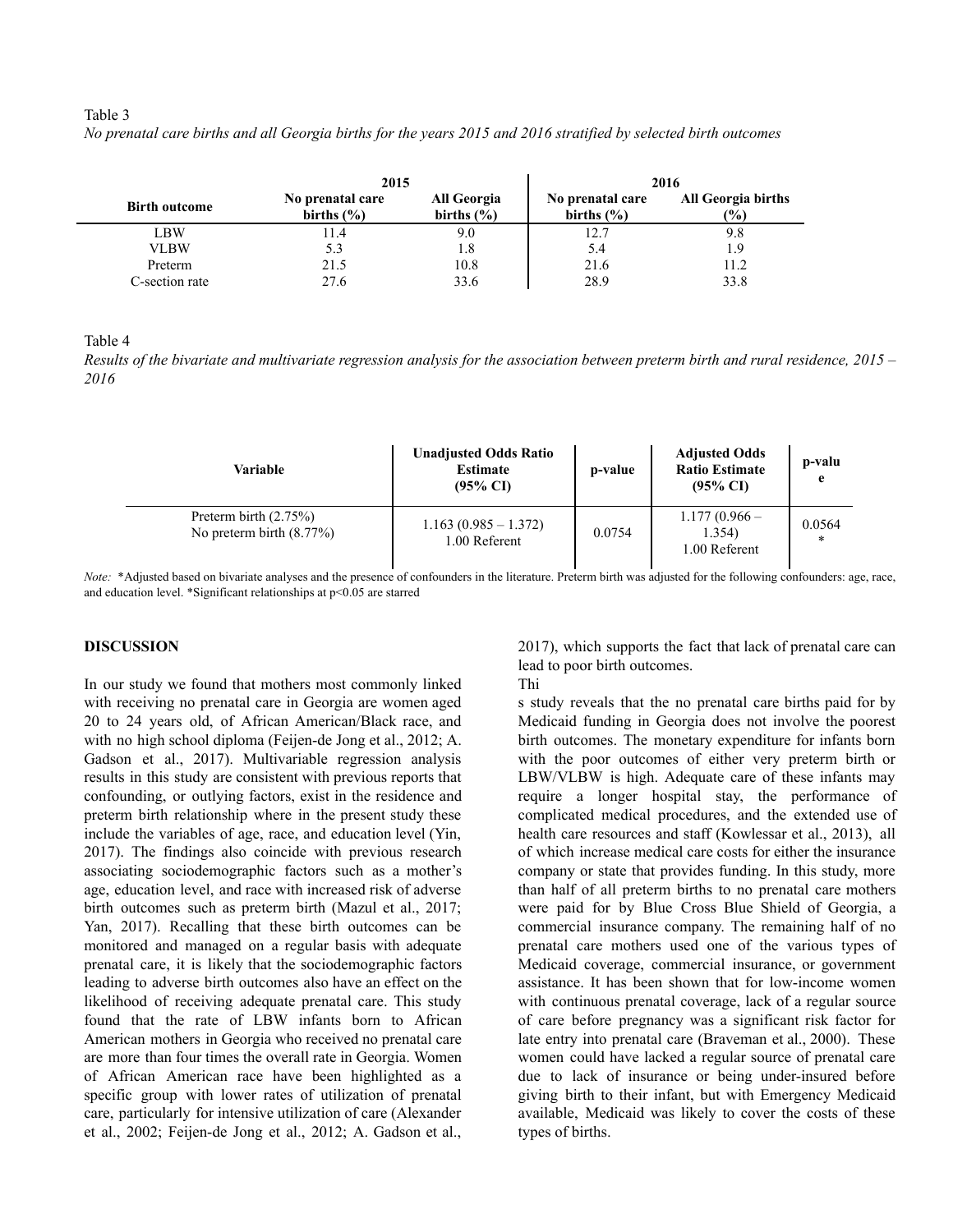An interesting finding from this study regarding Cesarean deliveries is that among the no prenatal care mothers, C-section rates were lower in that population compared to Georgia's overall C-section rates (Martin et al., 2018; Martin et al., 2017).

The percentage of preterm births in this data set (21.50% in 2015 and 21.56% in 2016) is significantly higher than the percentage of LBW infants (11.43% in 2015 and 12.72% in 2016) and VLBW infants (5.33% in 2015 and 5.35% in 2016) in this data set. For a mother who receives prenatal care, a premature birth would be based on an ultrasound reading that is generally acquired at or before the 20th week of gestation, while a premature birth for a mother without prenatal care is determined by less reliable last menstrual period (LMP) report and/or physical assessment of the infant (Committee on Obstetric Practice et al., 2017). The discrepancy between preterm birth rates and infant birthweights in the state of Georgia elucidates the utility of prenatal care in providing accurate gestational dating. Accurate dating of gestational age can have large implications on many of the infant health indicators that the state of Georgia uses to monitor its progress with maternal and child healthcare efforts.

Limitations in this investigation include the lack of a comparison population and thus the inability to make causal inferences between the characteristics discovered in our study population and the receipt of prenatal care or certain infant birth outcomes. Not having a comparable population to pair with the variables of interest in the no prenatal care population of mothers limits our ability to make causal inferences. Furthermore, limitations with the OASIS data prevented the calculation of confidence intervals and thus prevented potentially valuable analysis by way of performing chi-squared testing within variable categories. Finally, the inability to make causal inferences also stems from the lack of randomization in this study. Since this study is an observational study and not an experimental one, any associations or relationships described in this investigation are not causal relationships.

## **CONCLUSIONS**

In conclusion, the purpose of this study was to obtain a characterization of the women who gave birth to live infants in Georgia in 2015 and 2016 without having received prenatal care during their pregnancies. The other aim was to test the hypothesis that there was no difference in preterm birth rates among rural and non-rural mothers who did not receive prenatal care. For there to be no statistically significant difference or a large absolute difference between preterm birth among rural and non-rural mothers not receiving prenatal care, this points to factors beyond residence in Georgia influencing a mother's likelihood of having a preterm birth. The authors fail to reject the hypothesis that there is no difference in preterm birth rates

among rural and non-rural mothers. The results of this investigation are similar to the findings of previous prenatal care studies; that a woman's receipt of prenatal care is influenced by a variety of factors, especially sociodemographic ones.

## **RECOMMENDATIONS AND FUTURE IMPLICATIONS**

Currently, prenatal care data in the OASIS data repository combines mothers receiving late prenatal care with mothers who received no prenatal care. Our first recommendation is to separate these populations of mothers, as this study reveals the value of investigating mother and infant characteristics specific to the no prenatal care population. The sociodemographic variables used in this study provide a great starting point for comparing characteristics between no prenatal care mothers and mothers who did receive prenatal care.

Future research should exert caution when drawing conclusions specific to preterm births and gestational age. This study has shown the importance of taking into consideration that when studying birth outcomes where there has been no prenatal care (thus no dating ultrasound in the first or second trimester of pregnancy), the complete picture of gestational age is limited and may not be accurate. Our findings suggest that birthweight may be a better proxy for measuring adverse birth outcomes rather than preterm birth.

Once prenatal care data specific to no prenatal care mothers in Georgia is more robust, we recommend further subgroup analysis on birth outcomes. The findings from this study show that relevant subgroups include Georgia's women who are young (less than 20-24 years of age), African American, living in urban counties, and enrolled in Medicaid. With attention and funding directed to innovative efforts, these populations may experience improved access to prenatal care. Such efforts could include, but are not limited to, offering group prenatal care options(Smith et al., 2020) and making the delivery of prenatal care to Georgia women more multidisciplinary by promoting the use midwives and nurse midwives, community health workers (McCray et al., 2020), physician assistants, and other allied health care professionals in the prenatal portion of the perinatal spectrum. Identifying subpopulations at risk can inform policy makers and improve programs to better reach these women (Reyes et al., 2021). With identification as the first step, actionable change is a required next step in closing gaps seen in health care delivery and outcomes.

Making the aforementioned adjustments to the way we collect, analyze and present prenatal care data in Georgia can provide the state with valuable information for decision-making. Findings from studies such as these can be used by the state of Georgia to implement targeted health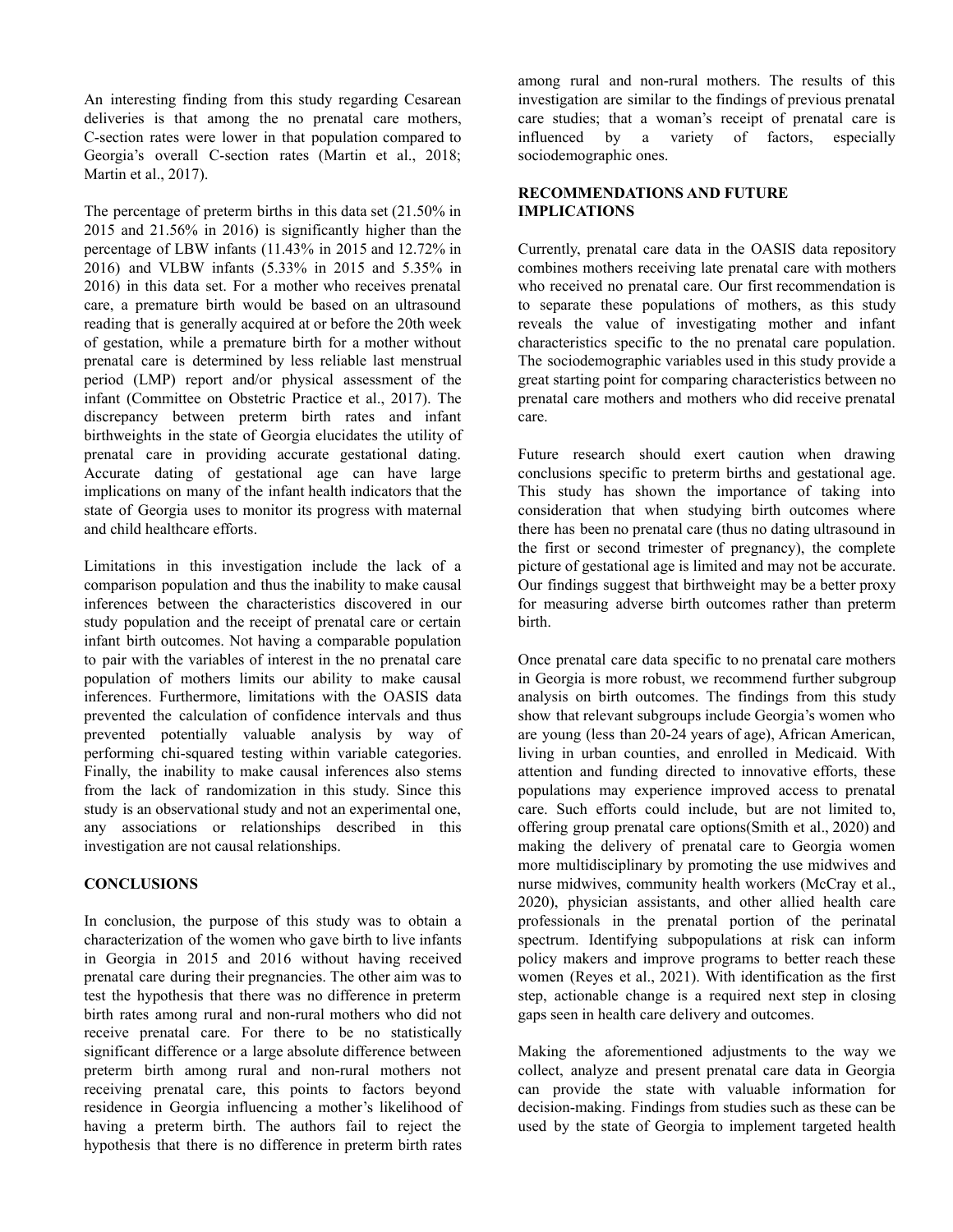care efforts to the women living and giving birth in our state.

## **ACKNOWLEDGEMENTS**

The authors wish to acknowledge the Georgia State School of Public Health, Office of Health Indicators for Planning (OHIP), and the Georgia Department of Public Health.

#### **References**

- Alexander, G. R., Kogan, M. D., & Nabukera, S. (2002, Dec). Racial differences in prenatal care use in the United States: are disparities decreasing? Am J Public Health, 92(12), 1970-1975. https://www.ncbi.nlm.nih.gov/pubmed/12453818
- American Academy of Pediatrics Committee on Fetus and Newborn. (2012). Guidelines for Perinatal Care, 7th Edition. https://ebooks.aappublications.org/content/9781581107715/97 81581107715
- Ayoola, A. B., Nettleman, M. D., Stommel, M., & Canady, R. B. (2010, Mar). Time of pregnancy recognition and prenatal care use: a population-based study in the United States. Birth, 37(1), 37-43.
- https://doi.org/10.1111/j.1523-536X.2009.00376.x Braveman, P., Marchi, K., Egerter, S., Pearl, M., & Neuhaus, J. (2000, Jun). Barriers to timely prenatal care among women with insurance: the importance of prepregnancy factors. Obstet Gynecol, 95(6 Pt 1), 874-880. https://www.ncbi.nlm.nih.gov/pubmed/10831984
- Committee on Obstetric Practice, American Institute of Ultrasound in Medicine, & Society for Maternal-Fetal Medicine. (2017). Methods for Estimating the Due Date
- Cutland, C. L., Lackritz, E. M., Mallett-Moore, T., Bardají, A., Chandrasekaran, R., Lahariya, C., Nisar, M. I., Tapia, M. D., Pathirana, J., Kochhar, S., Muñoz, F. M., & Brighton Collaboration Low birthweight Working, G. (2017). Low birthweight: Case definition & guidelines for data collection, analysis, and presentation of maternal immunization safety data. Vaccine, 35(48 Pt A), 6492-6500. https://doi.org/10.1016/j.vaccine.2017.01.049
- Dahlem, C. H. Y., Villarruel, A. M., & Ronis, D. L. (2015). African American women and prenatal care: perceptions of patient-provider interaction. Western journal of nursing research, 37(2), 217-235. https://doi.org/10.1177/0193945914533747
- Feijen-de Jong, E. I., Jansen, D. E., Baarveld, F., van der Schans, C. P., Schellevis, F. G., & Reijneveld, S. A. (2012, Dec). Determinants of late and/or inadequate use of prenatal healthcare in high-income countries: a systematic review. Eur J Public Health, 22(6), 904-913. https://doi.org/10.1093/eurpub/ckr164
- Gadson, A., Akpovi, E., & Mehta, P. K. (2017, 2017/08/01/). Exploring the social determinants of racial/ethnic disparities in prenatal care utilization and maternal outcome. Seminars in Perinatology, 41(5), 308-317. https://doi.org/https://doi.org/10.1053/j.semperi.2017.04.008
- Gadson, A., Akpovi, E., & Mehta, P. K. (2017, Aug). Exploring the social determinants of racial/ethnic disparities in prenatal care utilization and maternal outcome. Semin Perinatol, 41(5), 308-317. https://doi.org/10.1053/j.semperi.2017.04.008
- Heaman, M. I., Sword, W., Elliott, L., Moffatt, M., Helewa, M. E., Morris, H., Gregory, P., Tjaden, L., & Cook, C. (2015). Barriers and facilitators related to use of prenatal care by inner-city women: perceptions of health care providers. BMC

Pregnancy and Childbirth, 15(1), 2. https://doi.org/10.1186/s12884-015-0431-5

- Heaman, M. I., Sword, W., Elliott, L., Moffatt, M., Helewa, M. E., Morris, H., Tjaden, L., Gregory, P., & Cook, C. (2015). Perceptions of barriers, facilitators and motivators related to use of prenatal care: A qualitative descriptive study of inner-city women in Winnipeg, Canada. SAGE Open Med, 3, 2050312115621314.
- https://doi.org/10.1177/2050312115621314 Kowlessar, N. M., Jiang, H. J., & Steiner, C. (2013). Hospital Stays for Newborns, 2011 HCUP Statistical Brief #163.
- http://www.hcup-us.ahrq.gov/reports/statbriefs/sb163.pdf. Lennon, S., Londono, Y., Heaman, M., Kingston, D., &
- Bayrampour, H. (2015). The effectiveness of interventions to improve access to and utilization of prenatal care: a systematic review protocol. JBI Evidence Synthesis, 13(5). https://journals.lww.com/jbisrir/Fulltext/2015/13050/The\_effe ctiveness\_of\_interventions\_to\_improve.3.aspx
- Lori, J. R., Yi, C. H., & Martyn, K. K. (2010). Provider Characteristics Desired by African American Women in Prenatal Care. Journal of Transcultural Nursing, 22(1), 71-76. https://doi.org/10.1177/1043659610387149
- Martin, J. A., Hamilton, B. E., Osterman, M. J. K., Driscoll, A. K., & Drake, P. (2018). Births: Final data for 2016. National Vital Statistics Reports, 67, 69.
- Martin, J. A., Hamilton, B. E., Osterman, M. J. K., Driscoll, A. K., & Mathews, T. J. (2017). Births: Final Data for 2015. National Vital Statistics Reports, 66, 70.
- Mazul, M. C., Salm Ward, T. C., & Ngui, E. M. (2017, 2017/02/01). Anatomy of Good Prenatal Care: Perspectives of Low Income African-American Women on Barriers and Facilitators to Prenatal Care. Journal of Racial and Ethnic Health Disparities, 4(1), 79-86. https://doi.org/10.1007/s40615-015-0204-x
- McCray, G. G., Haynes, B. L., Proeller, A. S., Ervin, C. E., & Williams-Livingston, A. D. (2020). Making the Case for Community Health Workers in Georgia. Journal of the Georgia Public Health Association, 8(1). https://doi.org/10.20429/jgpha.2020.080116
- Out of Institution Birth Packet. (2021). Georgia Department of Public Health. https://dph.georgia.gov/document/document/out-institution-bi
- rth-packet-pdf/download Phillippi, J. C. (2009, 2009/05/01/). Women's Perceptions of
- Access to Prenatal Care in the United States: A Literature Review. Journal of Midwifery & Women's Health, 54(3), 219-225.
	- https://doi.org/https://doi.org/10.1016/j.jmwh.2009.01.002
- Pinto, M., Rochat, R., Hennink, M., Zertuche, A. D., & Spelke, B. (2016, Jul). Bridging the Gaps in Obstetric Care: Perspectives of Service Delivery Providers on Challenges and Core Components of Care in Rural Georgia. Matern Child Health J, 20(7), 1349-1357. https://doi.org/10.1007/s10995-016-1995-z
- Reyes, A. M., Akanyirige, P. W., Wishart, D., Dahdouh, R., Young, M. R., Estrada, A., Ward, C., Cruz Alvarez, C., Beestrum, M., & Simon, M. A. (2021). Interventions Addressing Social Needs in Perinatal Care: A Systematic Review. Health Equity, 5(1), 100-118. https://doi.org/10.1089/heq.2020.0051
- Shahin, Z., Hardwick, I., Jeffery, N., Jordan, J., & Mase, W. A. (2020). Maternal Mortality among African American Women in the State of Georgia, Causes, Policy, and Ethical Considerations. Journal of the Georgia Public Health Association, 8(1). https://doi.org/10.20429/jgpha.2020.080104